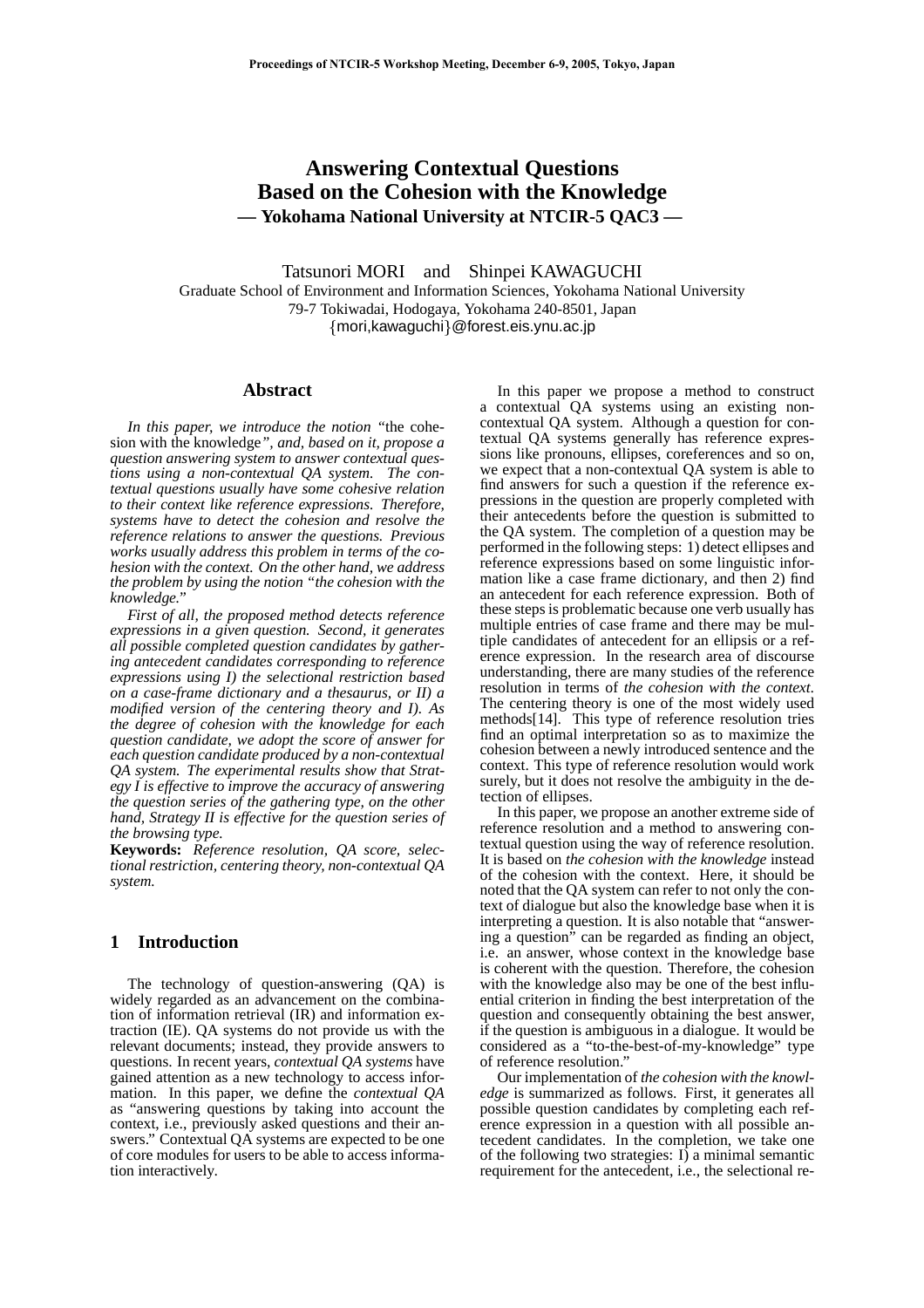striction based on the semantic consistency between the category of an antecedent and that of the case frame argument, or II) a modified version of the centering theory and I). Second, calculate the *degree of cohesion with the knowledge* for each completed question candidates. Here, our hypothesis is that the degree is analogous to the goodness of the answer for a question candidate, i.e. the score that calculated by the noncontextual QA for the question. Therefore, the question candidate and its answer with the highest score is considered as the best interpretation of the (original) question and the best answer for the question.

## **2 Related work**

## **2.1 Contextual question answering**

The approaches of the systems participated to NTCIR-4 OAC2 Subtask3 are mainly based on the cohesion with the context. In general, they are classified into two types described as follows. The first type of approaches is based on the effort in the document/passage retrieval. It expands the query submitted to the IR system with the words/phrases that appeared in the previously asked questions. Takaki[13] proposed the method of query expansion in which the query is formulated with not only the words/phrases obtained from the current question but also those from the last question.

The other type of approaches is based on the completion of questions by resolving reference expressions. One completed question is submitted to the noncontextual QA system. Fukumoto et al.[1] proposed a method to completing questions by using contextual information. They classify questions with reference expressions or ellipses into three types: the ellipsis of adjective expressions, ellipsis of the topic presentation parts, and the pronouns. The antecedents of each type of reference expressions are completed with the expressions of the same type in the previous question.

Our method is similar to the latter approach because the method is based on the completion of reference expressions in a question and the non-contextual QA system. However, as described before, it is based on the cohesion with the knowledge instead of the cohesion with the context.

## **2.2 Reference resolution**

The process of reference resolution consists of the following two steps: 1) the detection of reference expressions, and 2) the identification of the antecedent for a detected reference expression.

#### **2.2.1 Detection of reference expressions**

In Japanese, there are several types of reference expressions like demonstratives, pronouns, and zero pronouns. Zero pronouns are ellipses of obligatory case elements and they behave like ordinary pronouns in Japanese. Especially, the detection of zero pronouns is very important and is studied from various viewpoints. One of the most widely used methods is the detection using a case-frame dictionary.

A case-frame dictionary has entries for declinable words such as verbs. Each entry consists of a set of

sentence patterns, i.e. case-frames for the word. For example, each entry of the IPAL-BV (basic verbs)[3] has the information of case-frames. The "nihon-go goi taikei" (a Japanese lexicon)[8] also includes the information. A case-frame dictionary is used to find the unoccupied case in the input sentence by comparing the dependency relations in the sentence with the caseframe for the main declinable word of the sentence. Seki et al.[12] utilizes IPAL-BV for the detection of zero pronouns.

#### **2.2.2 Identification of antecedents**

Kawahara et al.[7] propose a method to detect and resolve zero pronouns using a case-frame dictionary that is automatically constructed from a corpus. The caseframe dictionary provides fine-grained selectional restriction that filter out inadequate antecedent candidates. They also introduce the structural preference of antecedents to narrow down the candidates.

The centering theory is one of the most widely used methods for anaphora resolution[14]. Nariyama[11] proposes a modified version of the centering theory for resolving Japanese zero pronouns. It utilizes a "*salient referent list (SRL)*", which pools all overt arguments which have appeared up to the sentence in question. An SRL is created for each new sentence by modifying the one for the preceding sentence. If a new argument appears with an identical grammatical relation to another argument already existing in the SRL, the new argument takes its place because of recency. In an SRL, arguments are listed in the following order, termed "salient referent order list":

Topic (with the topic marker  $WA$ )  $>$  Nominative (with the case marker  $GA$ ) > Dative (with the case marker  $NI$ ) > Accusative (with the case marker  $0$ )  $>$  Others.

A zero pronoun is resolved by selecting the most salient argument in the SRL. If a sentence has multiple zero pronouns, the zero pronouns are resolved in the same order of the salient referent order list.

Iida et al.[2] proposed a method that combines i) the feature of local contextual factors, and ii) a learning model based on the comparison between two antecedent candidates, in order to resolve Japanese zero pronouns. In i), they use the SRL method.

## **3 Proposed method**

Figure 1 shows the overview of the proposed method. The method obtains an answer list for each question in a given series of questions by the following procedure. It is should be noted that the noncontextual QA system can perform the list-type question answering. The list-type question answering is the task in which a system requested to enumerate all correct answers, i.e. an answer list, to a given question. Each answer in an answer list has its own score, but we adopt the maximum score of them as the score of answer list.

1. Detect reference expressions including zero pronouns in a new question using a case frame dictionary, then generate question candidates with zero pronouns.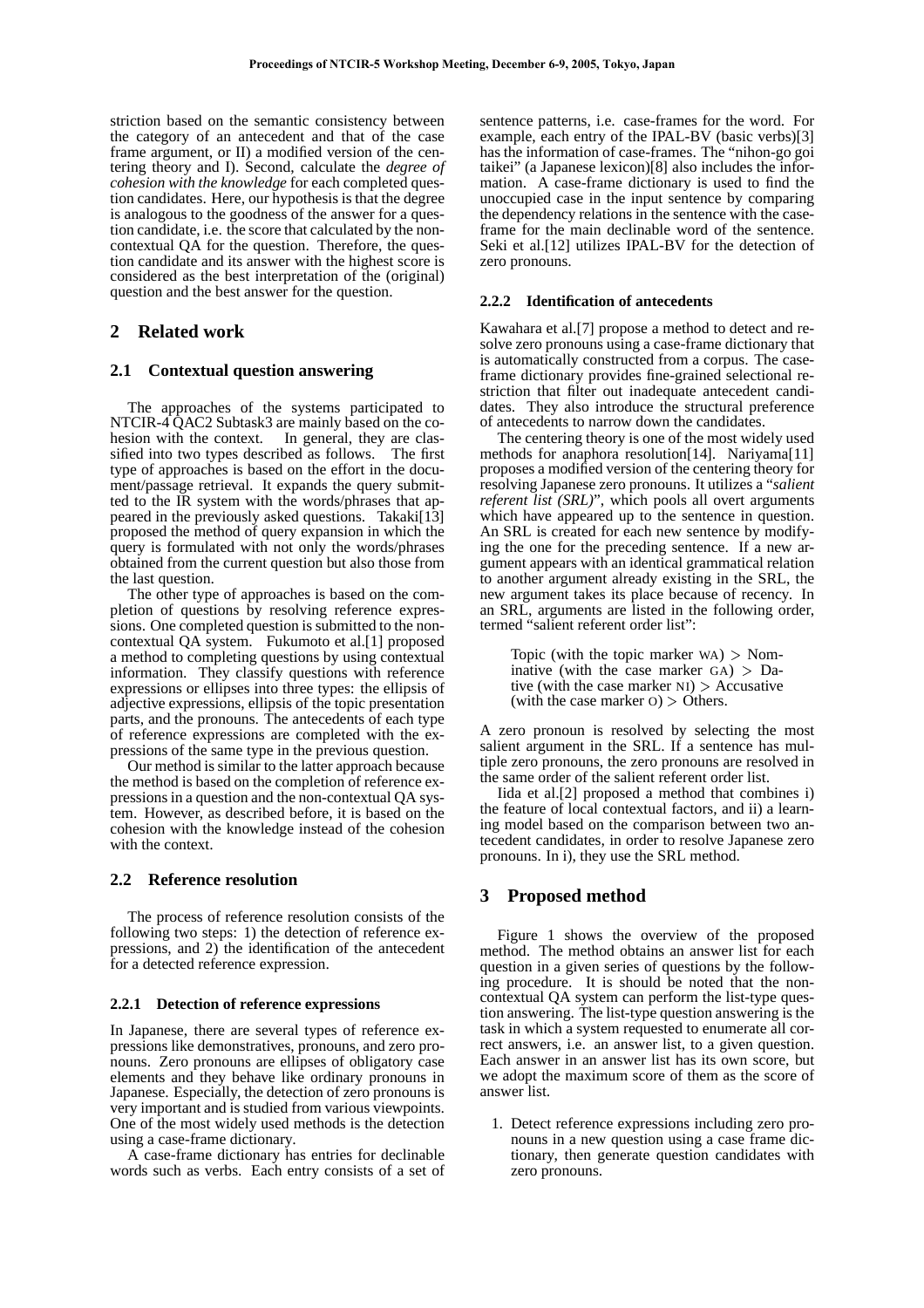- 2. Find antecedent candidates using one of two strategies: Strategy I or Strategy II. Strategy I gathers all nouns from i) the completed preceding question, ii) its answer list, and iii) *topic phrases* (described later) in the first question as antecedent candidates for each reference expression. On the other hand, Strategy II is based on a modified version of Nariyama's SRL-based centering theory.
- 3. Generate all possible completed question candidates by completing reference expressions in the question candidates with pronouns generated in Step 1. Then select the  $\overrightarrow{M}$ -best completed question candidates according to the semantic consistency in reference resolution.
- 4. Submit the question candidates to the noncontextual QA system, and obtain answer lists and their score. The best answer list is the final output for the question.

With the above procedure, on a generate-and-test basis, the method tries to find the best interpretation of reference expressions in terms of the cohesion with the knowledge. Here, our hypothesis is that the degree of cohesion with the knowledge is analogous to the goodness of the answer list for a question candidate, i.e. the score that calculated by the non-contextual QA for the question. The method can be regarded as the reference resolution by maintaining the coherence of the question with the description in the document collection.

#### **3.1 Example**

Before we explain the detail of each step, we describe the flow of the procedure (Strategy I) with the following series of questions in this subsection.

- (1) a. Tai-de Hikouki-Jiko-ga Thailand-LOC airplane-accident-NOM Oki-ta-no-wa happen-PAST-NOUN-TOP 98-nen-no Itsu de-su-ka 98-year when BE-POL-INTERROG When did an air accident occur in 1998?
	- b. Tai-no doko-de Thailand-REL where-LOC Oki-ta-no de-su-ka occur-PAST-NOUN BE-POL-INTERROG Where did  $\phi$  occur in Thailand?

Since Question (1a) is the first question of the series, the system gathers *topic phrases* from the question, and looks up them in a thesaurus to obtain the semantic categories of them. The topic phrases and their semantic categories are preserved for the following questions. We define topic phrases as the candidate phrases for the (potential) topic of each question. As described in Section 3.4, in this paper, we adopt all nouns and the noun phrase with the Japanese topic marker "wa" in the first question. In this example, the topic phrases are the following four phrases:

- (2) a. "Tai-de Hikouki-Jiko-ga Oki-ta-no"(category UNKNOWN),
	- b. "98-nen" (YEAR),



**Figure 1. Overview of the proposed method**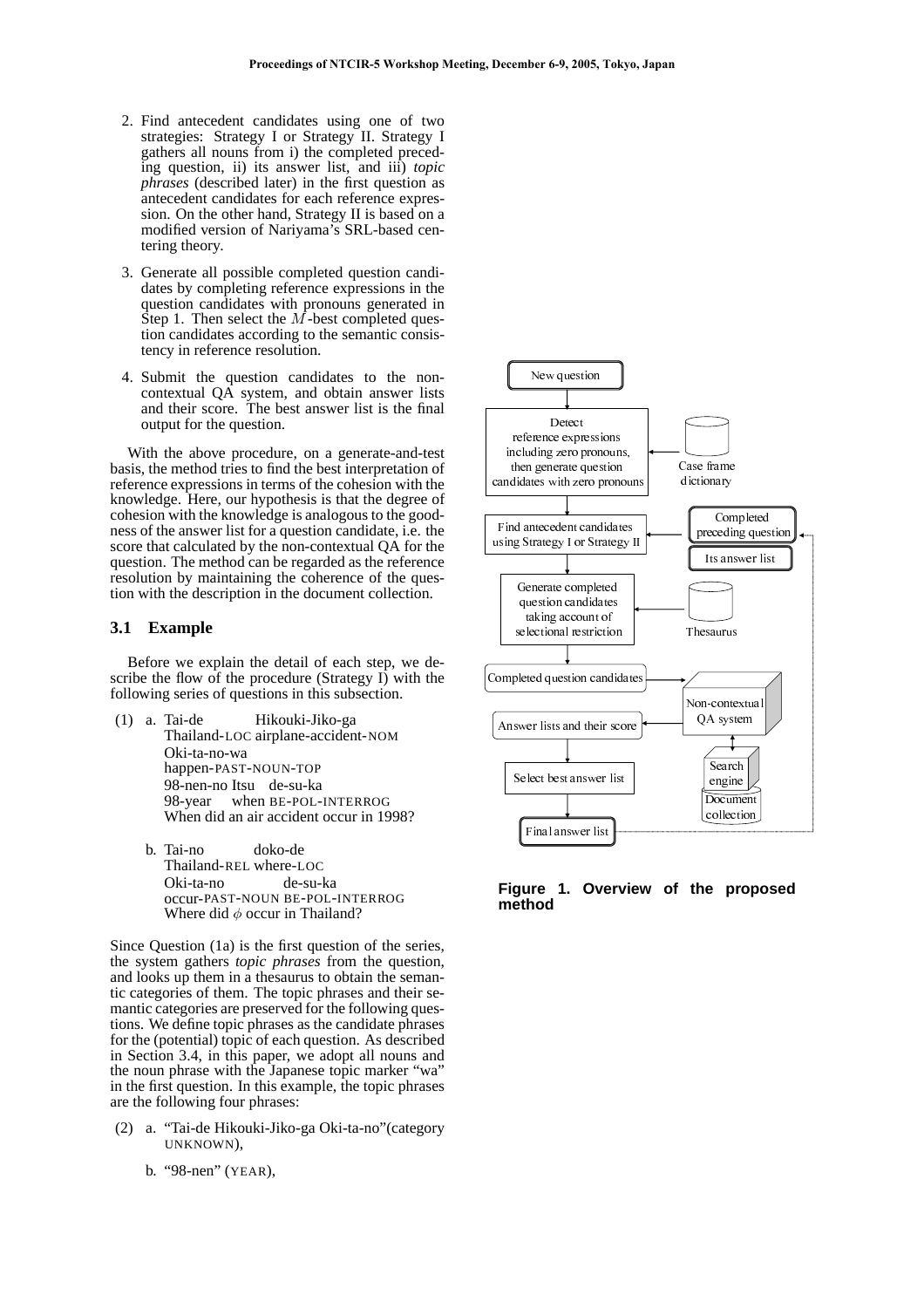- c. "Tai" (HUMAN, NATION, LOCATION), and
- d. "Hikouki-Jiko" (ACCIDENT),

where the categories are assigned based on the "nihongo goi taikei"(a Japanese lexicon).

Then the question is submitted to the noncontextual QA system without any modification because it is the first question, and we obtain an answer list. The system also assigns a semantic category to each answer in the list as follows:

- (3) a. "12-nichi (Day 12)" (category DAY),
	- b. "11-nichi-yoru (Night of Day 11)" (NIGHT AND DAY).

This is the end of the process for the first question.

Next, the system receives Question (1b). Since the question is not the first question and has a context, the system tries to detect reference expressions as described in Section 2.2.1. After the system checks that the question does not have either demonstratives or pronouns, the system tries to detect zero pronouns as follows. First, the system looks up the verb of the question in a case-frame dictionary and obtains caseframes. Second, unoccupied cases in the question are detected by comparing the dependency relations in the question with the case-frames. The system also obtains the information of semantic categories for unoccupied cases from the case-frames. In the case of Question (1b), the system obtains a case-frame for the verb "okiru" (occur)  $1$  and detects that

(4) a noun phrase with the case marker "GA" whose semantic category should be INCIDENT

is omitted and there is a zero pronoun.

The antecedent candidates for the zero pronoun are gathered from the context. As described in Section 3.4, in Strategy I, the set of antecedent candidates consists of i) all nouns and the noun phrases with the topic marker "wa" in the preceding question (the phrases  $(2a)$ ,  $(2b)$ ,  $(2c)$ , and  $(2d)$ ), ii) all phrases in the answer list of the question (the phrases  $(3a)$  and  $(3b)$ ), iii) and topic phrases $2$ .

According to the similarity calculation with the semantic category of the zero pronoun (4) (as described in Section 3.5), the system narrows down the antecedent candidates ( the phrases (2a), (2b), (2c), (2d)), (3a), and (3b)) to the two phrases "Tai-de Hikouki-Jiko-ga Oki-ta-no" (2b) and "Hikouki-Jiko" (2c). Thus, we have the following completed question candidates, although these candidates describe almost same question and Question (5a) is redundant:

|  | (5) a. Tai-de Hikouki-Jiko-ga            |
|--|------------------------------------------|
|  | Thailand-LOC airplane-accident-NOM       |
|  | Oki-ta-no-ga                             |
|  | happen-PAST-NOUN-NOM                     |
|  | Tai-no doko-de                           |
|  | Thailand-REL where-LOC                   |
|  | Oki-ta-no de-su-ka                       |
|  | OCCUI-PAST-NOUN BE-POL-INTERROG          |
|  | Where did the event that an air accident |
|  | occured occur in Thailand?               |
|  |                                          |

<sup>&</sup>lt;sup>1</sup>The expression "okiru" is the root form of "oki-ta" in Question  $(1b)$ 

b. Hikouki-Jiko-ga airplane-accident-NOM Tai-no doko-de Thailand-REL where-LOC Oki-ta-no de-su-ka occur-PAST-NOUN BE-POL-INTERROG Where did an air accident occur in Thailand?

The system selects the  $M$ -best completed question candidates according to the semantic consistency in reference resolution as described in Section 3.7, and submits them to the non-contextual QA system. Since we hypothesize that the question candidate whose answer list has the highest score is the best interpretation in terms of the cohesion with the knowledge, the system outputs the answer list as the final answer.

#### **3.2 Non-contextual Japanese QA system**

The non-contextual Japanese QA system we used is a Japanese real-time QA system based on Mori[9]. As shown in Figure 2, it consists of five modules, i.e., the question analyzer, the search engine, the passage extractor, the sentential matcher and the answer generator. The question analyzer receives a question from



#### **Figure 2. Overview of the Japanese QA system**

a user and extracts a list of keywords, the question type, and the dependency structure. Here, we define the term *keywords* as content words in a given question.

The search engine retrieves documents related to keywords, which are obtained by the question analyzer. Although the QA system may use any kind of search engine, we currently use our original search engine. It is based on an ordinary tf\*idf method for term weighting and the vector space model for calculating similarity between a list of keywords and a document.

Since the information related to a question is usually contained in a very small part of the document, the passage extractor segments each document, which is retrieved by an external search engine, into small passages and selects suitable passages that are related to keywords. In our experiment, we defined one passage as a sequence of three sentences, similar to Murata et al.[10].

The sentential matcher receives a set of sentences in retrieved passages. The module treats each morpheme as an answer candidate and assigns it a matching score. The matching score represents the fitness of each answer candidate for the answer. We adopt a composite matching score shown in Equation (1), which is a linear combination of the following sub-scores for an answer candidate  $AC$  in

 $2$ In this case, they are identical to the phrases in i).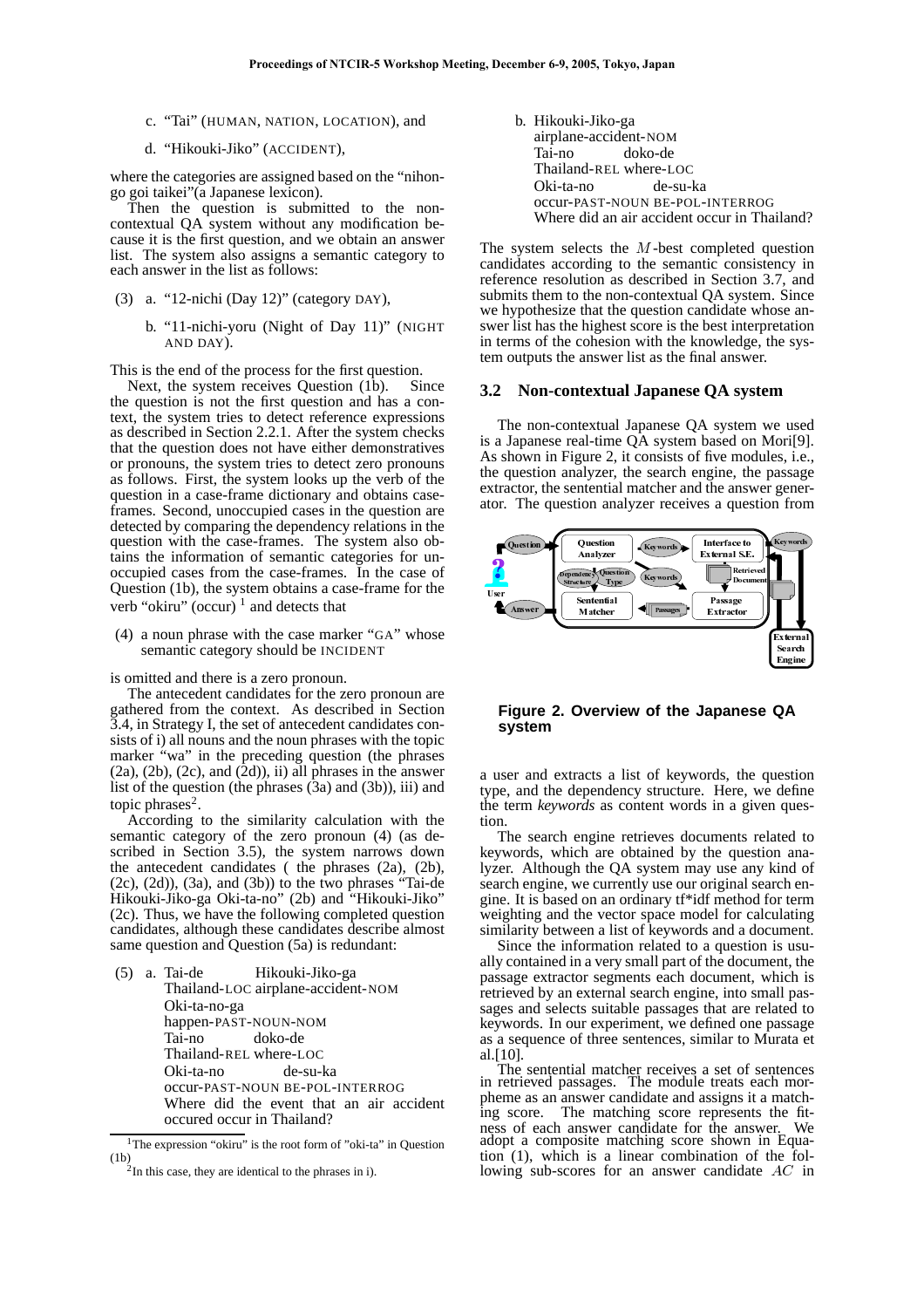the  $i$ -th retrieved sentence  $L_i$  with respect to a question sentence  $L_q$ : 1) the matching score in terms of 2-grams,  $Sb(AC, L_i, L_q)$ , 2) the matching score in terms of keywords,  $Sk(AC, L_i, L_q)$ , 3) the matching score in terms of dependency relations between an answer candidate and keywords,  $Sd(AC, L_i, L_a)$ , and 4) the matching score in terms of the question type,  $St(AC, L_i, L_q)$ . In the calculation of  $St(AC, L_i, L_q)$ , we employ an NE recognizer that spots NEs in eight types defined in the IREX-NE task[4].

$$
S(AC, L_i, L_q)
$$
  
=  $Sb(AC, L_i, L_q) + Sk(AC, L_i, L_q)$   
+ $Sd(AC, L_i, L_q) + St(AC, L_i, L_q)$  (1)

An answer candidate obtained by the sentential matcher is a morpheme; a morpheme may be either a word or a part of a longer compound word. In the latter case, the system finds the compound word including the answer candidate, and outputs it.

We also add an extension of the list-type QA processing proposed by Ishioroshi et al.[5] to the system.

## **3.3 Detecting of reference expressions**

Our method treats the three types of reference expressions, namely, i) demonstratives, ii) pronouns, and iii) zero pronouns. The detection of reference expressions of the types i) and ii) is not hard because they explicitly appear in questions. On the other hand, in order to detect zero pronouns we need some extra linguistic knowledge because only based on a given question we cannot guess what case elements are omitted. We employ an existing method based on a case-frame dictionary as described in Section 2.2.1. With regard to the case-frame dictionary, we use the "nihon-go goi taikei" (a Japanese lexicon)[8]. We also obtain the information of semantic categories for each case elements from the case-frame. The information is used to check the selectional restriction about demonstratives and pronouns as well as zero pronouns. If no reference expressions are detected in a question, the system suppose that a topic phrase is omitted in the question, and introduces a zero topic phrase, which is marked with the topic marker "wa", in order to force the question to have a relation with the context.

#### **3.4 Gathering candidates of antecedents**

#### **3.4.1 Strategy I: gathering all possible nouns as candidates**

In strategy I, we adopt the following phrases as the antecedent candidates for each reference expression in the current question:

- the noun phrases with the Japanese topic marker "wa" and all nouns in the preceding completed question,
- all phrases in the answer list of the preceding (completed) question, and
- topic phrases, that is, all nouns and the noun phrase with the topic marker "wa" in the *first* question.

Here, it should be noted that the system search not the original preceding question but the *completed* preceding question for antecedent candidates. The expressions in the questions before the preceding question may be retained in the completed question if the questions keep referring to them.

The system also looks up these phrases in a thesaurus to obtain the semantic categories of them. The information is used to narrow down the antecedent candidates by checking the selectional restriction. We adopt the "nihon-go goi taikei" (a Japanese lexicon)[8] as a thesaurus.

With respect to topic phrases, we focus on the first question because the question tends to play an important role in making the context of the question series. It is notable that we regard the noun phrases with the topic marker "wa" as important. The marker "wa" explicitly represents that the noun phrase with it is the main topic of the current context. Therefore, we adopt not only nouns in it but also itself.

Of course, we have to treat the topic shift appropriately. However, as an approximation we take the following simple strategy for it. Topic phrases are basically retained untile the end of question series. But a topic phrase is discarded and will not be used in the following questions if the topic phrase is not nominated for any antecedent candidates for the current question.

#### **3.4.2 Strategy II: a method based on Nariyama's SRL-based centering theory**

In this strategy, for each reference expression in a question candidate with zero pronouns, the system select one *noun phrase* (i.e. *bunsetsu* segment) according to a modified version of Nariyama's SRL-based centering theory described in Section 2.2.2. The difference from Nariyama's method is as follows:

- Although Nariyama's method takes into account all preceding sentences by maintaining the SRL, our method is a simplified version of it and it only looks up the SRL obtained from the *completed* preceding question.
- Demonstratives and pronouns in a new question are resolved before zero pronouns.
- The interrogative in the completed preceding question is replaced with one of answers in the answer list. Thus, we may have multiple completed question candidates even if the verb of the question has only one case frame, when the case corresponding to the interrogative is the most salient in the SRL.

#### **3.5 Narrowing down antecedent candidates using the selectional restriction**

For each reference expression in the current question, the system narrows down antecedent candidates obtained by the method described in Section 3.4 based on a selectional restriction.

The selectional restriction is based on the similarity between the semantic categories of antecedent candidates and those of reference expressions. The similarity is calculated with the following equation, that is the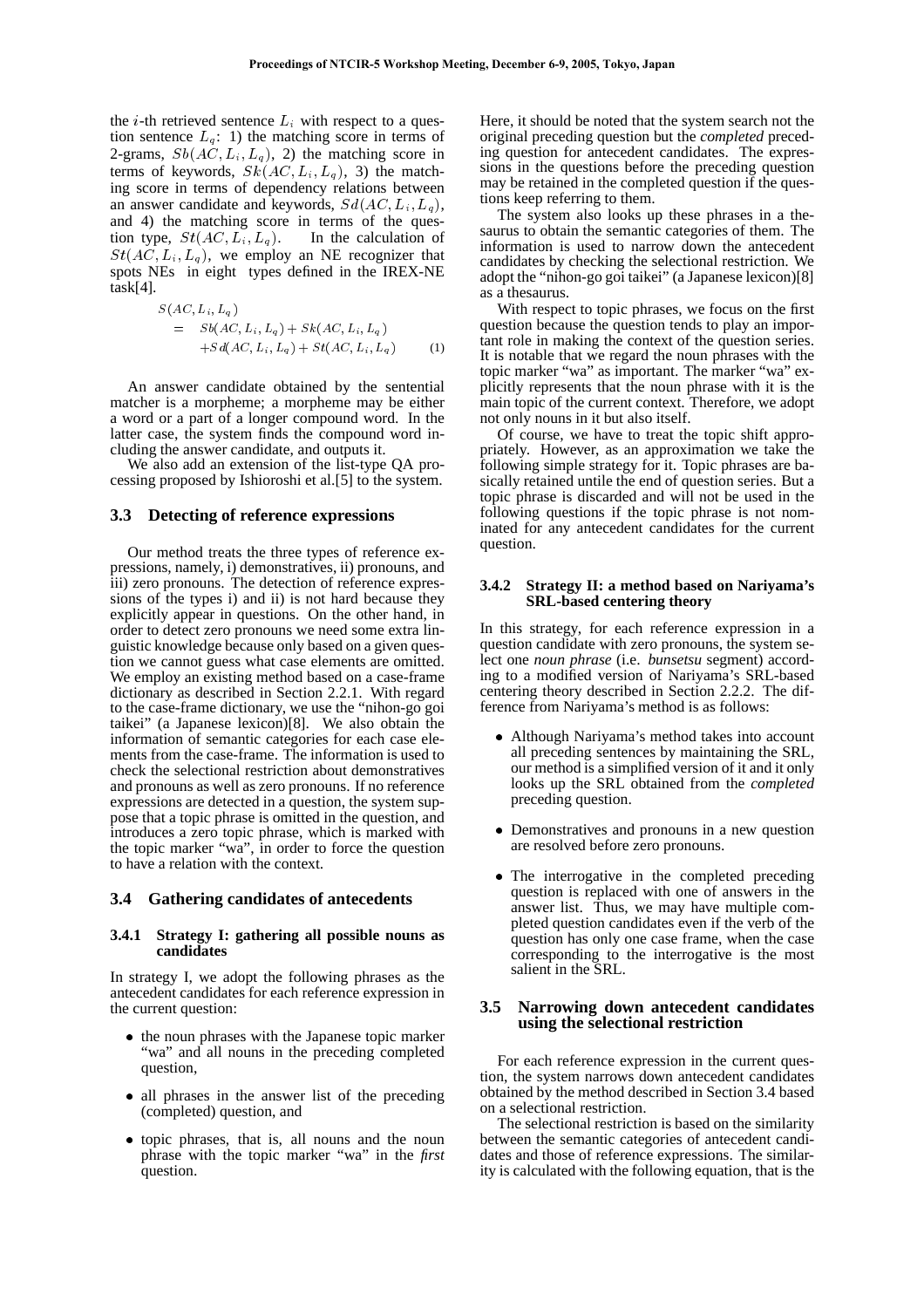same as Kawahara et al.[7]:

$$
sim(x, y) = \begin{cases} \frac{2 \times L_{xy}}{l_x + l_y} & \text{if } x \notin y \\ 1 & \text{if } x \in y \end{cases} \tag{2}
$$

where  $l_x$  and  $l_y$  are the depthes of the categories x and y in the thesaurus respectively, and  $L_{xy}$  is the depth of the lowest common ancestor of  $x$  and  $\hat{y}$ .

We determine a threshold value  $Th_{sim}$  of the similarity, and filter out each antecedent candidate whose similarity is less than the threshold value.

#### **3.6 Generating completed question candidates**

By completing each reference expression in the current question with all possible antecedent candidates, the system generates all possible candidates of the completed question.

#### **3.7 Narrowing down completed question candidates**

The process described so far may generate a lot of question candidates, and the non-contextual QA systems may take a very long time to process them. Therefore, we introduce a measure for a completed sentence in terms of *the degree of consistency in reference resolution*, and narrow down the question candidates by using the measure. We defined the degree as Equation (3). It is the summation of the consistency between each reference expression and its antecedent candidate in a question candidate:

$$
C(S) = \sum_{\langle r_i, a_i \rangle \in resolv(S)} c_1(r_i, a_i)
$$
(3)  

$$
c_1(r, a) = \begin{cases} 1 & \text{if } a \in r \land a \text{ is not an NE} \\ 1.5 & \text{if } a \in r \land a \text{ is an NE} \\ sim(r, a) & \text{if } a \notin r \end{cases}
$$

where  $resolv(S)$  is the set of pairs of a reference expression and its antecedent candidate in the sentence S. We define  $c_1(r, a)$  as 1.0 if the category of the antecedent candidate  $a$  is a descendant of the category of the reference expression  $r$ , because the situation is totally consistent. Some extra point is added to the value if the antecedent candidate  $\alpha$  is a named entity because of our observation that an named entity tends to be an antecedent. If the situation is not totally consistent, we define  $c_1(r, a)$  as the similarity  $sim(r, a)$ .

According to the degree of consistency in reference resolution, we select the  $M$ -best candidates of the completed question.

#### **3.8 Finding the best answer by the noncontextual QA system**

The selected question candidates are submitted to the non-contextual QA system. Since we hypothesize that the question candidate whose answer list has the highest score is the best interpretation in terms of the cohesion with the knowledge, the final answer is the answer list with the highest score.

## **4 Experimental results in NTCIR-5 QAC3**

We evaluate the proposed systems in terms of the accuracy of reference resolution and the accuracy of question answering by using the test set of NTCIR-5 QAC3. The test set consists of 50 series and 360 questions. In these series, 35 series are of the *gathering type* and 15 series are of the *browsing type*. A question series of the gathering type contains questions that are related to one topic. On the other hand, in a series of the browsing type, the user does not have any fixed topic of interest and the topic of interest varies as the dialogue progresses. Here, it should be noted that the systems cannot use the type of series in answering questions. The document collection as the knowledge source consists of all (Japanese) articles in Mainichi Shimbun Newspaper and Yomiuri Shimbun Newspaper published in 2000 and 2001. The noncontextual QA system used in the systems is identical to the system that participated in NTCIR-4 QAC2 subtask1[9] except for an extension of the list-type QA processing[5]. The threshold value  $Th_{sim}$  for the selectional restriction is 0.5, and the number  $M$  of completed question candidates to be selected is 20.

With regard to the measures for the accuracy of reference resolution, we adopt the recall  $R_{r,res}$ , the precision  $P_{r,res}$ , and the F measure  $F_{r,res}$  defined as follows:

$$
R_{r,res.} = N_{\text{reference}}/N_{\text{correct}}
$$
  
\n
$$
P_{r,res.} = N_{\text{reference}}/N_{\text{detected}}
$$
  
\n
$$
F_{r,res.} = \frac{2 \cdot R_{r,res.} \cdot P_{r,res.}}{R_{r,res.} + P_{r,res.}}
$$

where  $N_{\text{reference}}$ ,  $N_{\text{correct}}$ , and  $N_{\text{detected}}$  are the number of reference expressions to be resolved, the number of reference expressions that are correctly resolved by the system, the number of reference expressions that are detected by the system.

With regard to the the measures for the accuracy of question answering, we use the recall  $R_{ans}$ , the precision  $P_{ans}$ , and the mean of the modified F measure  $MMF1$  defined by Kato et al.[6].

Tables 1, 2, and 3 show the experimental results of reference resolution. The experimental results of question answering are shown in Tables 4, 5, and 6.

## **Table 1. Evaluation of reference resolution (all series)**

|             | Recall          | Precision      |                 |
|-------------|-----------------|----------------|-----------------|
| Strategy    | $(R_{r, res.})$ | $(F_{r,res.})$ | $(F_{r, res.})$ |
| I(Forst3)   |                 |                |                 |
| II (Forst1) |                 |                |                 |

### **5 Discussion**

## **5.1 Performance of reference resolution**

As shown in Table 1, Strategy II, which uses the centering theory together, is more accurate than Strategy I in terms of both of the recall and precision. It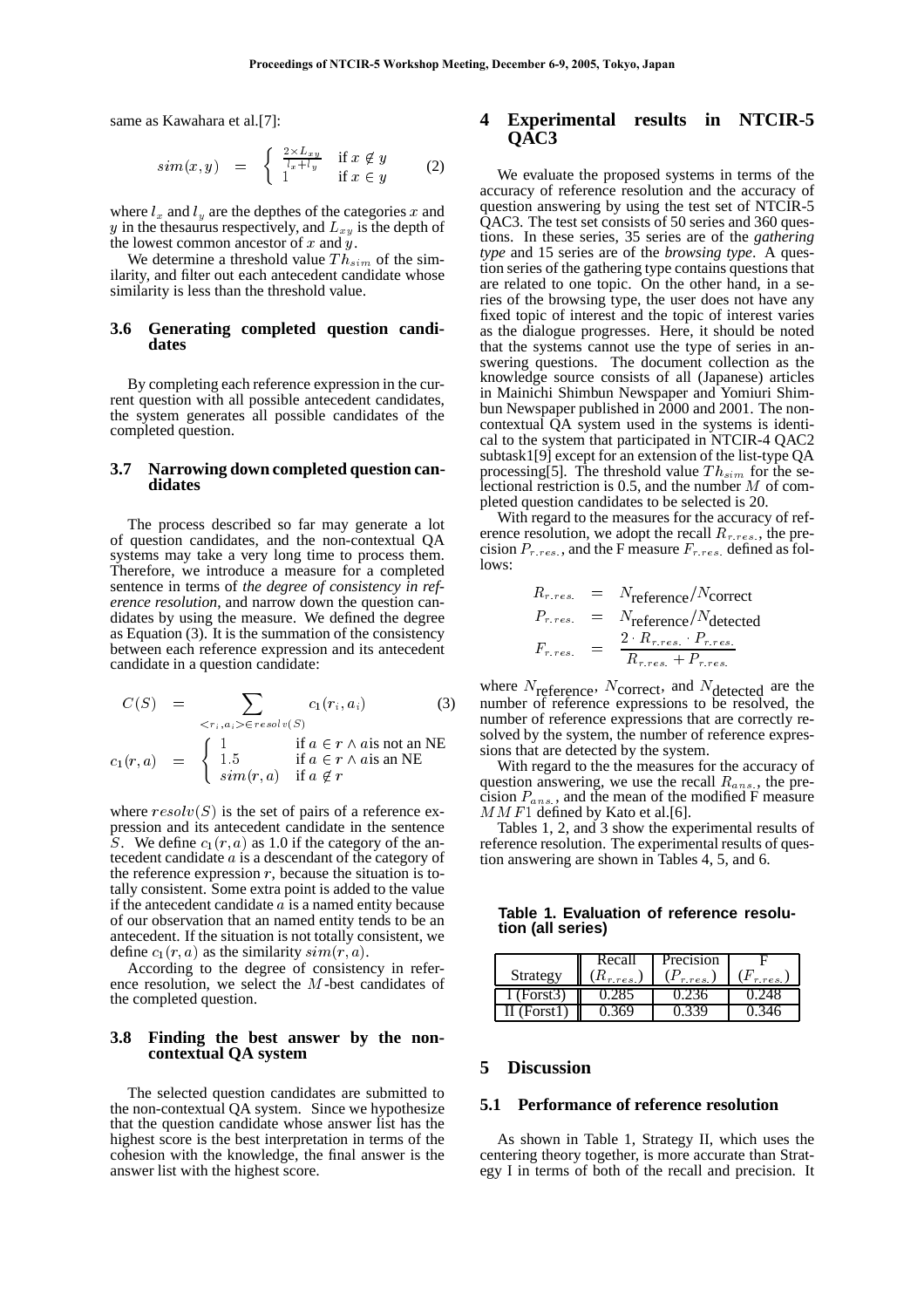|  |  |  |                                     | Table 2. Evaluation of reference resolu- |
|--|--|--|-------------------------------------|------------------------------------------|
|  |  |  | tion (series of the gathering type) |                                          |

|            | Recall                              | Precision      |                 |
|------------|-------------------------------------|----------------|-----------------|
| Strategy   | $\mathrel{\mathfrak{a}}_{r,res.}$ ) | $(P_{r,res.})$ | $(F_{r, res.})$ |
| I (Forst3) |                                     |                |                 |
| Forst l    |                                     |                |                 |

**Table 3. Evaluation of reference resolution (series of the browsing type)**

|            | Recall        | Precision                 |           |
|------------|---------------|---------------------------|-----------|
| Strategy   | $n_{r,res}$ ) | $(F_{r,\underline{res}})$ | $(F_{r.r$ |
| I (Forst3) |               |                           |           |
| II (Forst1 |               |                           |           |

## **Table 4. Evaluation of question answering (all series)**

|            | Recall        | Precision                  |      |
|------------|---------------|----------------------------|------|
| Strategy   | $\mu_{ans}$ . | $(F_{an\underline{s}}, F)$ | MMF1 |
| I (Forst3) |               | J.IY8                      |      |
| I (Forst1  |               |                            |      |

|  | Table 5. Evaluation of question answer- |  |
|--|-----------------------------------------|--|
|  | ing (series of the gathering type)      |  |

|                      | Recall        | Precision                  |         |
|----------------------|---------------|----------------------------|---------|
| Strategy             | $(R_{ans,J})$ | $(P_{a_{ns}}, P_{a_{ns}})$ | M M F 1 |
| I (Forst3)           | 0.172         | 0 20T                      |         |
| $\text{II}$ (Forst1) |               |                            |         |

**Table 6. Evaluation of question answering (series of the browsing type)**

| Strategy         | Recall<br>$(R_{a_{23}})$ | Precision<br>$(P_{a_{ms}})$ | M M F 1 |
|------------------|--------------------------|-----------------------------|---------|
| I (Forst3)       |                          |                             |         |
| $\prod$ (Forst1) | 0.168                    |                             |         |

is an unsurprising result, because the centering theory is a method with an established reputation and works well in many cases. However, it should be noted that there is another reason for the difference. The reason is that all nouns in the preceding completed question can be antecedents of reference expressions in Strategy I, on the other hand, in Strategy II, only noun phrases with case markers or topic markers can be antecedents. Since the number of candidates in Strategy I is usually much larger than the number of reference expressions including zero pronouns, almost all zero pronouns in the current question are filled with candidates in generating possible completed question candidates, even if some of zero pronouns have to be blank according to the context.

In the current implementation, zero pronouns are only treated as ellipsis, and we do not take into account the ellipsis of the modifier " $NP_1-NO$ " in the noun phrase " $NP_1$ -NO  $NP_2$ ," which can not be handled by the centering theory. However, there are many questions that have this type of ellipsis.

With regard to the types of series, Tables 2 and 3 show the difference between the gathering type series and the browsing type series. Both strategies process the gathering type series better than the browsing type series.

## **5.2 Overall performance of question answering**

To the contrary, the result of evaluation of question answering shown in Table 4 is very interesting because Strategy I has the almost same accuracy as Strategy II in spite of its insufficient performance in reference resolution. By comparing Tables 5 and 6, we can see that Strategy I has much better performance for series of the gathering type than the browsing type series. In the next section, we will discuss the reason why Strategy I has better performance than we expected.

On the other hand, Strategy II is well-balanced. It works for the gathering type as well as the browsing type with almost same accuracy.

## **5.3 Failure analysis**

A detailed analysis of success and failure is summarized in Table 7. In this table, "Success" means that the answer list generated by the system contains at least one correct answer, otherwise. The other cases are "Failure."

With respect to the success, there are many cases that the reference resolution in a question is failed but the system successfully finds the answers for the question. Strategy I has stronger tendency to succeed in such cases than Strategy II. It means that the introduction of many expressions of the preceding questions into the current question has a good effect on the performance of answering questions even if the accuracy of reference resolution is insufficient. One of the reasons is that these newly introduced expressions may work well in the early stages of question answering like document/passage retrieval, in which deep linguistic processing is not performed. Another reason is that the non-contextual QA system is robust to non-grammatical questions because of the composite matching score as described in Section 3.2.